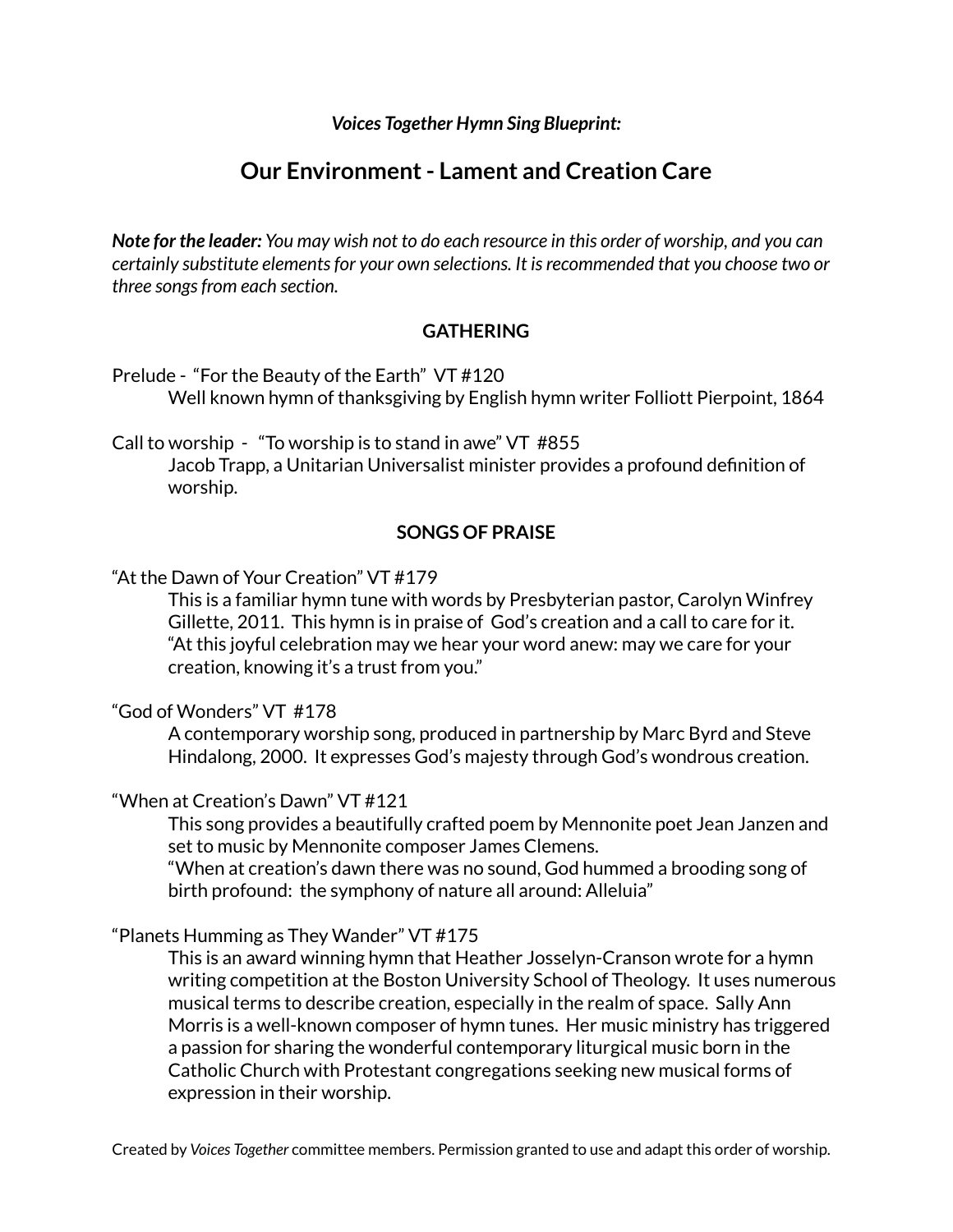"Creation is a song (Ho'e enemeohe)" VT #181

Mennonite musician Doug and Jude Krehbiel were inspired by the writings of Lawrence Hart (US Cheyenne). The text is based on Psalm 19. "The rolling of the oceans, the bubbling of a spring, night sky filled with jewels, a flock of beating wings. Creation is a song, a song that we can see."

"This is God's Wondrous World" VT #180

This familiar, pillar hymn was penned by Maltbie Babcock in 1901. When living in Lockport, New York, he took frequent walks along the Niagara Escarpment to enjoy the panoramic vista of upstate New York and Lake Ontario scenery. He would tell his wife he was 'going out to see the Father's world', hence the original title "This is my Father's world."

Scripture reading - Psalm 104 (excerpts) VT #185

## Reading - "God of Cosmos and Quarks" VT #881

Joelle Friesen is from Iowa City, IA. She is an avid reader and lover of words. "God of cosmos and quarks, God of rainbows and roly-polies, God of electricity and enzymes –

you created the earth and proclaimed it good."

## **SONGS OF LAMENT**

## "Beauty for Brokenness" VT #712

English songwriter Graham Kendrick wrote this song in response to a visit he had made to India in 1992 and his perception of the contrast between Indian poverty and Western affluence. This is a prayer for compassion and a challenge to end our 'madness, carelessness, and greed".

## "Touch the Earth Lightly" VT #145

Shirley Erena Murray is a prolific hymn writer from New Zealand. The themes of her hymns range from social justice, peace, human rights and the voice of women, to the sacraments, the Church year, and eco-theology. 'Touch the earth lightly' was written in part as a response to French nuclear testing in the Pacific Ocean region and its impact on the communities in the testing areas.

## "As the Waters Rise Around Us" VT #708

Mary Louise Bringle wrote this text in response to Hurricane Katrina. She wrote: "In August of 2005, Hurricane Katrina ravaged the Gulf of Coast of the United States. Scenes on the nightly news showed waters rising to unimaginable heights, flooding cities, destroying lives and livelihoods.

This is a cry of lament, a prayer to God for mercy.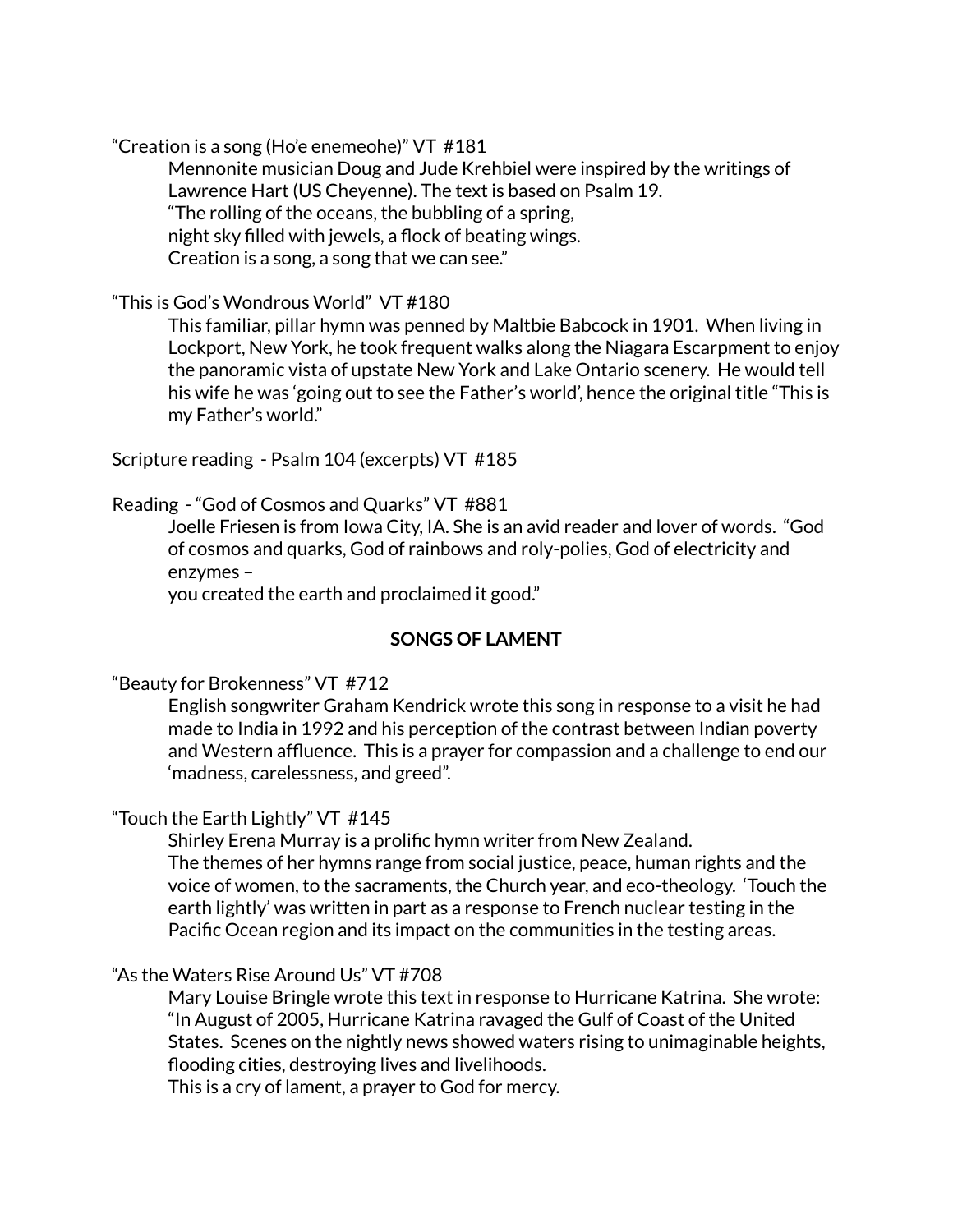#### "O Healing River" VT #706

This prayer for healing has been set to an ancient Israeli melody by Fred Hellerman, born to Jewish parents in Brooklyn, New York. In collaboration with lyricist Frances Minkoff, this song has often been used with services of baptism, anointing and healing, as well as a lament for the earth and its devastation.

#### Reading - "For failing to love others" VT #893

This prayer comes from the Presbyterian Church 'Book of Common Prayer'. "For plundering the earth, and abusing the planet, God of grace, forgive us."

## Meditate on Artwork - "Tree of Life" VT #12

SaeJin Lee created this artwork. She writes, "We gather at the Tree of Life, which was in the garden and will be with us in the restored creation". It is a playful depiction of Isaiah 11:6-9 which describes the peaceful reign. SaeJin continues, "By the tree we need not fear, for the Lamb rests in the bosom of the lion, and the child and the adder play together.

#### Song - "Mountain of God" VT #11

This song compliments SaeJin's artwork, welcoming everyone to the mountain of God. Phil Campbell Enns is from Winnipeg, and presently pastor at Home Street Mennonite Church.

## **SONGS OF CREATION CARE AND HOPE**

"The Garden Needs our Tending Now" VT #788

Mary Louis Bringle has written another profound text urging us to care for God's creation. "Earth shall be green and new, Eden restored. She was inspired by the phrase by Hildegard of Bingen, Terra viridissima (Greenest earth)

"Na nzela na lola (As long as we follow)" VT #413

This song from the DR of the Congo encourages us not to lose hope. "As long as we hope there is a future for creation, a future for the universe, God's reign will surely come.

## "Called by Earth and Sky" VT #806

Pat Mayberry is a Canadian singer and songwriter with a passion for melody and harmony. Her songs have been inspired by her personal and spiritual journey and weave together universal themes of love, justice, and healing. Inclusive language and spirituality are key elements in Pat's work.

#### "There's a Wild Hope in the Wind" VT #828

Lora Braun, from Morden, Manitoba, has gifted us with this hopeful song.